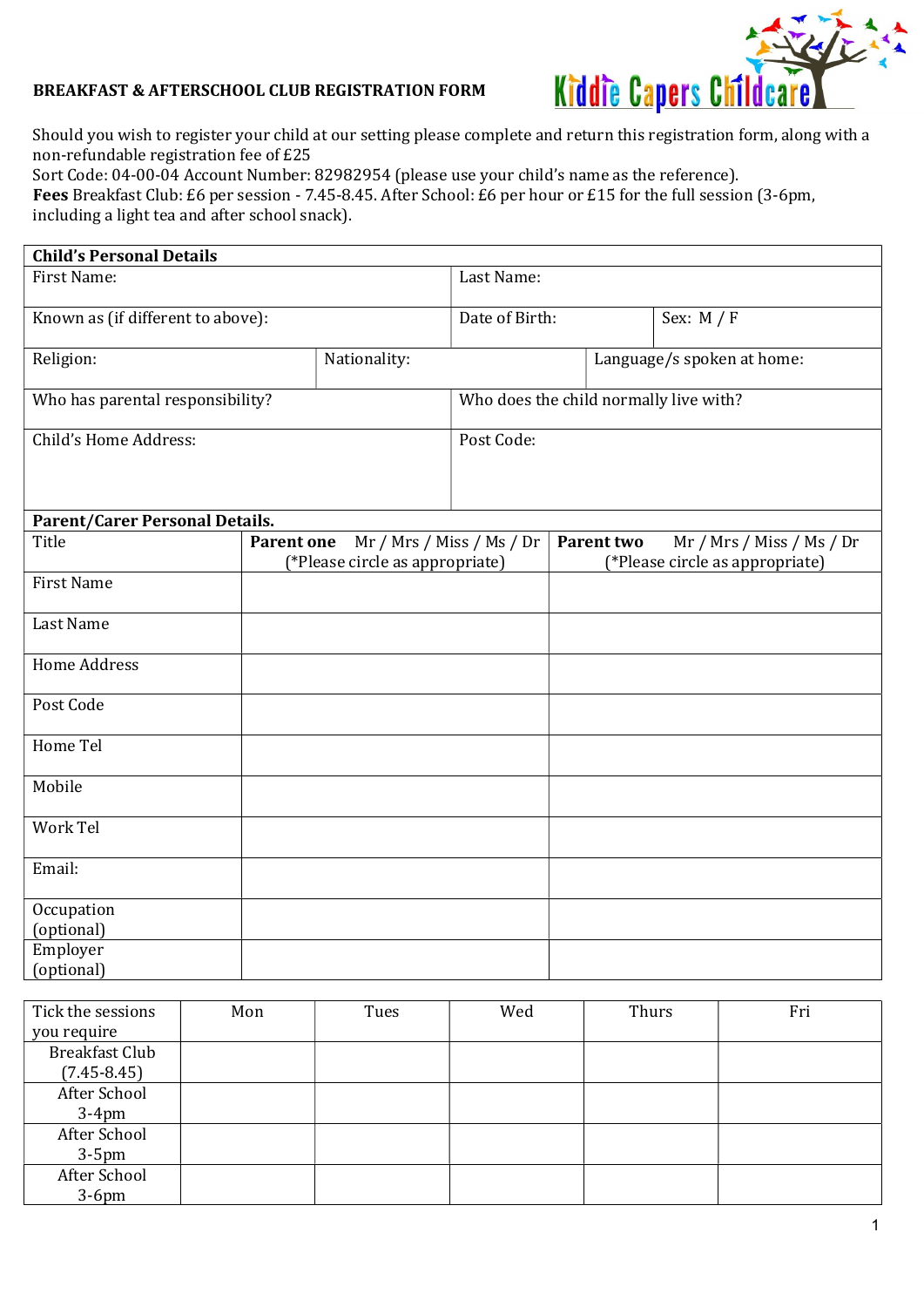

Date of commencement:

| <b>Specific Dietary Needs/Food or Drink Allergies</b>                                                                                                                                                     |                                                           |  |  |  |
|-----------------------------------------------------------------------------------------------------------------------------------------------------------------------------------------------------------|-----------------------------------------------------------|--|--|--|
| Are there any foods/drinks that your child<br>may not have for the following reasons, e.g.<br>religious, allergy, medical or other, e.g.,<br>vegetarian, non-dairy, diabetic                              | If Yes - please specify                                   |  |  |  |
|                                                                                                                                                                                                           | <b>Medical/Illnesses</b>                                  |  |  |  |
| Any serious illness/condition?                                                                                                                                                                            | If yes, please specify                                    |  |  |  |
|                                                                                                                                                                                                           | Medication/Treatment required:<br>(Inhaler, Epipen, etc.) |  |  |  |
| Any skin allergies/conditions?                                                                                                                                                                            | If yes, please specify                                    |  |  |  |
| i.e. eczema                                                                                                                                                                                               | Medication/Treatment required:                            |  |  |  |
| Any medication allergies?                                                                                                                                                                                 | If yes, please specify                                    |  |  |  |
| Any special education needs/disabilities?<br>i.e. speech therapy, occupational therapy or<br>other                                                                                                        | If yes, please specify                                    |  |  |  |
| NOTE: A care plan must be put in place in addition to the standard registration documents for any of the<br>above special conditions for which treatment will need to be given or considered at the club. |                                                           |  |  |  |
| Immunisations<br>Is your child up to date with these?                                                                                                                                                     | Please provide details of those received:                 |  |  |  |
| Has your child had any childhood infectious<br>diseases (e.g. Chicken Pox?)                                                                                                                               | If yes, please specify                                    |  |  |  |

| Emergency Contacts - Details of two alternative people who we may contact in an emergency should we be |                                            |  |  |  |
|--------------------------------------------------------------------------------------------------------|--------------------------------------------|--|--|--|
| unable to make contact with you                                                                        |                                            |  |  |  |
| <b>Full name including title</b>                                                                       | Home/work telephone no including STD code: |  |  |  |
| Relationship to child:                                                                                 | Mobile no:                                 |  |  |  |
| <b>Full name including title</b>                                                                       | Home/work telephone no including STD code: |  |  |  |
| Relationship to child:                                                                                 | Mobile no:                                 |  |  |  |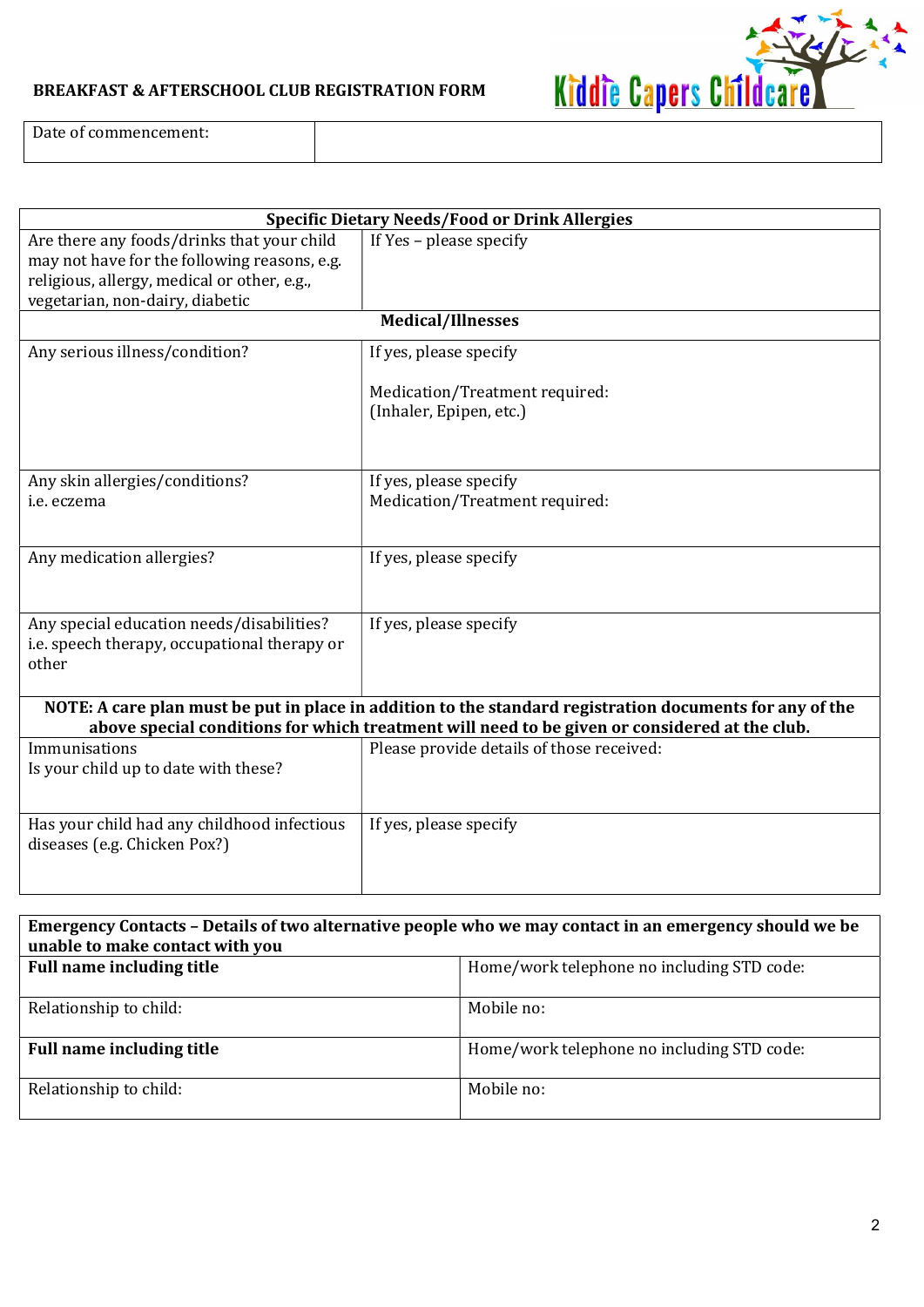

# Collection Password:

This is a password you choose and will give to anyone collecting your child as an additional identification along with their photo ID. If ever someone different is collecting your child, you must make the club aware (by having a conversation, not leaving a message), with a description of who is coming, well in advance of their arrival.

Consents

The following consents given by you, the parent/carer, remain valid until your child's attendance with our club has been terminated in writing or you have otherwise indicated by written amendment which must be dated and signed.

\*Please read each section and sign the statements you agree to.

| <b>Administration of Calpol</b>                                                     |            |  |  |
|-------------------------------------------------------------------------------------|------------|--|--|
| In the instance of my child having an extremely high temperature, as per the        | Signature: |  |  |
| Temperature Reducing Medication policy and I am not contactable I hereby            |            |  |  |
| <b>give</b> my permission for my child to be administered Calpol by a senior member |            |  |  |
| of club staff.                                                                      |            |  |  |

| <b>Emergency Medical Attention</b>                                                                                                                                                                                                                                                                                                                                                                                                                                                                                                   |            |  |  |  |
|--------------------------------------------------------------------------------------------------------------------------------------------------------------------------------------------------------------------------------------------------------------------------------------------------------------------------------------------------------------------------------------------------------------------------------------------------------------------------------------------------------------------------------------|------------|--|--|--|
| In the event of an emergency and my child requiring urgent medical treatment<br>through illness or an accident and should I not be contactable I hereby give<br>permission for my child to receive emergency medical assistance of any kind<br>including operative treatment and/or administration of anaesthetic in my<br>absence.<br>I understand that this may include my child being transported to the hospital<br>by ambulance with a senior member of club staff and that attempts will<br>continue to be made to contact me. | Signature: |  |  |  |
| I hereby give permission for club staff to discuss my child's medical history<br>with medical staff if needed.                                                                                                                                                                                                                                                                                                                                                                                                                       | Signature: |  |  |  |
| <b>Outings/Extra Activities</b>                                                                                                                                                                                                                                                                                                                                                                                                                                                                                                      |            |  |  |  |
| I hereby give permission for my child to attend Forest School sessions either<br>at club or in the woods. These sessions may include building fires and using<br>tools. Full details will be issued prior to any sessions being undertaken                                                                                                                                                                                                                                                                                           | Signature: |  |  |  |
| I hereby give permission for my child to use play equipment, such as, but not<br>limited to parks and soft play centres.                                                                                                                                                                                                                                                                                                                                                                                                             | Signature: |  |  |  |
| I hereby give permission for my child to take part in extracurricular activities<br>provided on site but by other agencies such as: music or sport sessions.                                                                                                                                                                                                                                                                                                                                                                         | Signature: |  |  |  |
| I hereby give permission for my child to go on a bouncy castle. I understand<br>that the nursery only has bouncy castles on party days.                                                                                                                                                                                                                                                                                                                                                                                              | Signature: |  |  |  |
| I hereby give permission for my child to take part in activities such as the<br>farm or Zoo Lab where they may handle animals.                                                                                                                                                                                                                                                                                                                                                                                                       | Signature: |  |  |  |
| I hereby give permission for my child to participate on short/nature walks<br>supervised by club staff in the vicinity of the club, whilst in the care of club<br>staff.                                                                                                                                                                                                                                                                                                                                                             | Signature: |  |  |  |
| I hereby give permission for my child to be transported to the club, to and/or<br>from school                                                                                                                                                                                                                                                                                                                                                                                                                                        |            |  |  |  |
| Emails/Photos/Artwork                                                                                                                                                                                                                                                                                                                                                                                                                                                                                                                |            |  |  |  |
| I hereby give permission for my child's photograph and artwork, to be<br>used/displayed. All personal data including photographs is kept securely.                                                                                                                                                                                                                                                                                                                                                                                   | Signature: |  |  |  |
| I hereby give permission for my child's photograph to be used/displayed for<br>Newsletters. All personal data including photographs is kept securely.                                                                                                                                                                                                                                                                                                                                                                                | Signature: |  |  |  |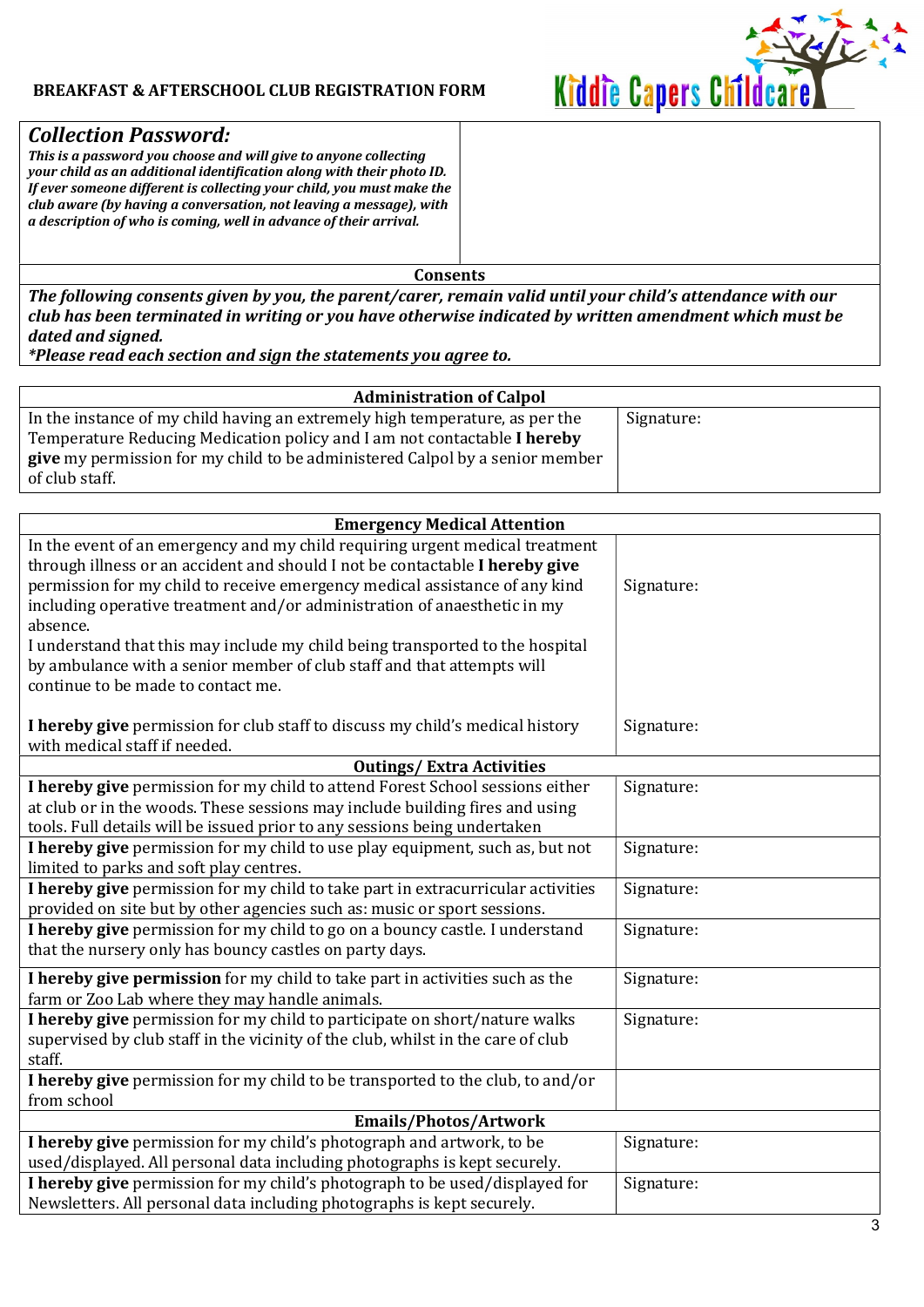

| Signature:                                                                                                                                                                                                                    |
|-------------------------------------------------------------------------------------------------------------------------------------------------------------------------------------------------------------------------------|
| Signature:                                                                                                                                                                                                                    |
| Signature:                                                                                                                                                                                                                    |
| Email address 1:                                                                                                                                                                                                              |
| Signature:                                                                                                                                                                                                                    |
| Email address 2:                                                                                                                                                                                                              |
| Signature                                                                                                                                                                                                                     |
| Bill payers email address:                                                                                                                                                                                                    |
| Signature:                                                                                                                                                                                                                    |
| Signature:                                                                                                                                                                                                                    |
| Signature:                                                                                                                                                                                                                    |
| Signature:                                                                                                                                                                                                                    |
| I hereby give consent for information regarding my child to be shared with other settings and outside agencies.                                                                                                               |
|                                                                                                                                                                                                                               |
| I hereby give permission for senior leaders of the setting to discuss my child's development with local children's<br>centres and other health professionals to allow integrated working on assessing my child's development. |
|                                                                                                                                                                                                                               |
|                                                                                                                                                                                                                               |

Early Help Assessment is a shared assessment and planning framework for use across all children's services and all local areas in England. It aims to help the early identification of children's additional needs and promote coordinated service provision to meet them The EHA is a standardised approach to conducting an assessment of a child's additional needs and deciding how those needs should be met.

Has an Early Help Assessment ever been carried out on your child? Yes/No

| <b>External Contacts</b>                                                                                    |               |  |  |
|-------------------------------------------------------------------------------------------------------------|---------------|--|--|
| These details help us meet the following requirement in the EYFS Statutory framework and must be completed. |               |  |  |
| 3.4. Providers must be alert to any issues of concern in the child's life at home or elsewhere.             |               |  |  |
| We will only contact these agencies with your permission except if it would put the child at risk.          |               |  |  |
| Social worker's name:                                                                                       | Telephone No: |  |  |
|                                                                                                             |               |  |  |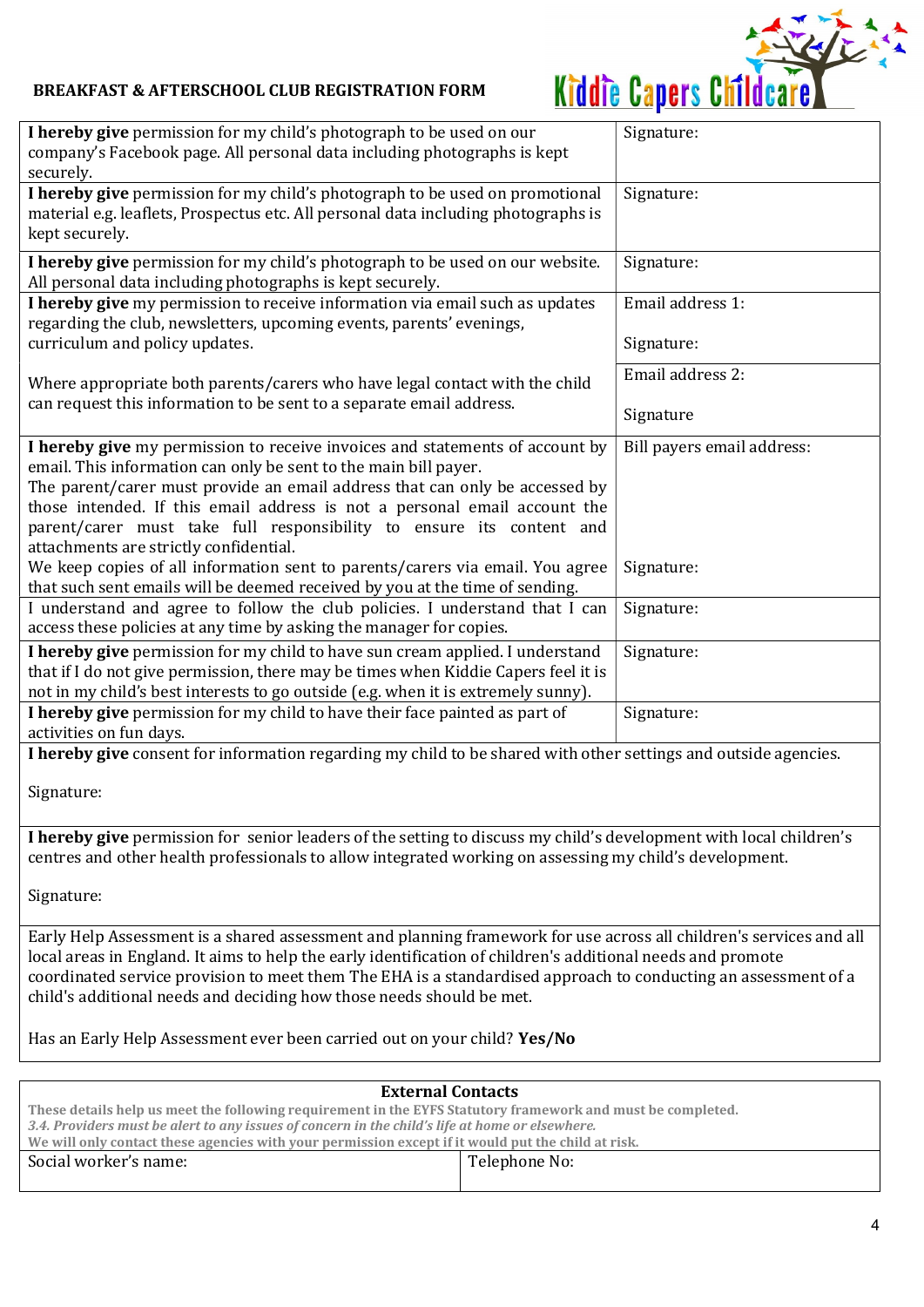

Parent/Carer Declaration - In registering my child at Kiddie Capers Childcare, I have read, understood and agree to abide by all the Terms & Conditions laid down by the Company, which may be amended with one months' written notice.

| Parent/Carer (1) Signature:                                                                                                                                                                                                                                                                                                                                                                           | Date: |  |
|-------------------------------------------------------------------------------------------------------------------------------------------------------------------------------------------------------------------------------------------------------------------------------------------------------------------------------------------------------------------------------------------------------|-------|--|
| Parent/Carer (2) Signature:                                                                                                                                                                                                                                                                                                                                                                           | Date: |  |
| $\mathbf{D}_{\text{eff}}$ , $\mathbf{D}_{\text{eff}}$ , $\mathbf{D}_{\text{eff}}$ , $\mathbf{D}_{\text{eff}}$ , $\mathbf{D}_{\text{eff}}$ , $\mathbf{D}_{\text{eff}}$ , $\mathbf{D}_{\text{eff}}$ , $\mathbf{D}_{\text{eff}}$ , $\mathbf{D}_{\text{eff}}$ , $\mathbf{D}_{\text{eff}}$ , $\mathbf{D}_{\text{eff}}$ , $\mathbf{D}_{\text{eff}}$ , $\mathbf{D}_{\text{eff}}$ , $\mathbf{D}_{\text{eff}}$ |       |  |

Data Protection: In compliance with current UK Data Protection legislation, any information you provide to us will be kept secure and treated confidentially in line with the setting Safeguarding policies and local authority information sharing guidance.

Ofsted Registration The club is registered with Ofsted and complies with all Ofsted procedures.

Complaints Procedure The club complies with a laid down complaints procedure, a copy of this is held in the club, in compliance with Ofsted requirements.

Safeguarding Children Policy The club observes the Childcare Act 2006.

Loss or Damage The club does not accept responsibility for any loss or damage of property on its premises.

### TERMS & CONDITIONS

Registration A registration fee of £25.00 is payable in order to secure a club place for your child. The registration fee will only be refunded if we are unable to provide a place on the required commencement date.

**Club Fees** Fees are charged on a calendar monthly basis and are payable on the  $1<sup>st</sup>$  of the month in advance.

If part fees are to be paid using voucher payments, they need to be set up in time for the Club to receive them by  $1<sup>st</sup>$  of the month (in advance). If this cannot be done then the first month's fees must still be made in full and the vouchers will be deducted from the following month.

The initial payment of fees will be determined by the child's commencement date with us and will include all sessions booked from that date, up to, and including the remainder of that particular month.

Payment may be made by Direct Debit, Bank Transfer, Childcare Vouchers and Tax Free Childcare, Returned payments from the bank may incur an admin charge equal to any charges the club is charged by the bank.

#### Please Note: On commencement of a child attending the club, the club fees shall be paid in full and any voucher payments made will be deducted from subsequent months.

We reserve the right to review the fees. In the event of there being changes to the fees one calendar month's written notice shall be given.

A refund will not be given where a child is absent due to sickness or holiday.

If fees remain outstanding for more than 10 days:

- 1. The club reserves the right to charge a late payment fee of 8% on any outstanding balance.
- 2. The club may serve 14 days' notice in writing to terminate the contract. Upon termination of this contract the child shall cease forthwith to be admitted to the club and the club's notice to terminate shall be regarded as a formal demand for all outstanding monies.

Emails: On registration parents are given the option to receive emails. These emails include:

1. Information and updates regarding the club such as newsletters, upcoming events, parents evenings, curriculum and policy updates. Where appropriate both parents/carers who have legal contact with the child/ren can request this information to be sent to a separate email address.